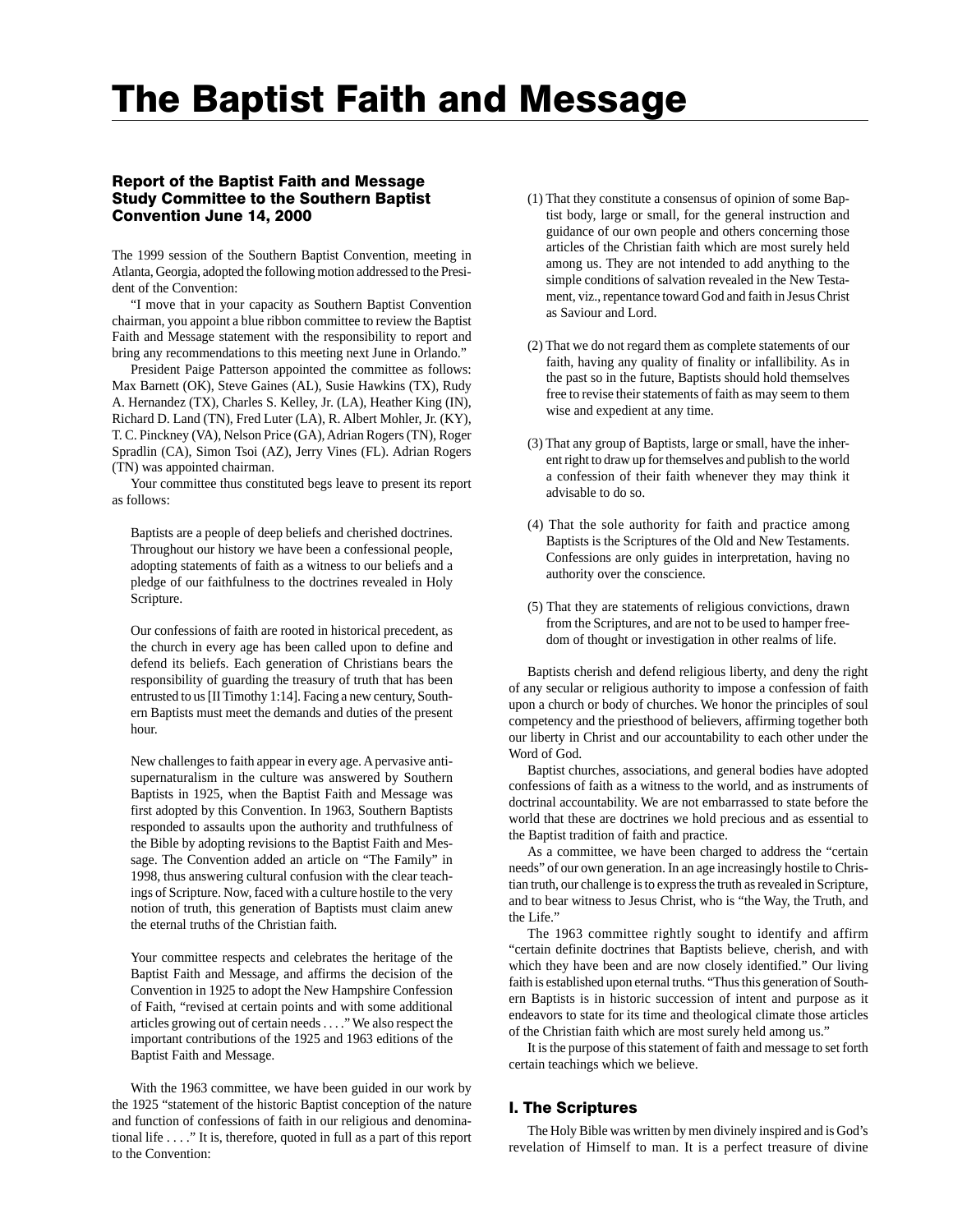instruction. It has God for its author, salvation for its end, and truth, without any mixture of error, for its matter. Therefore, all Scripture is totally true and trustworthy. It reveals the principles by which God judges us, and therefore is, and will remain to the end of the world, the true center of Christian union, and the supreme standard by which all human conduct, creeds, and religious opinions should be tried. All Scripture is a testimony to Christ, who is Himself the focus of divine revelation.

Exodus 24:4; Deuteronomy 4:1-2; 17:19; Joshua 8:34; Psalms 19:7-10; 119:11, 89,105,140; Isaiah 34:16; 40:8; Jeremiah 15:16; 36:1-32; Matthew 5:17-18; 22:29; Luke 21:33; 24:44-46; John 5:39; 16:13-15; 17:17; Acts 2:16ff.; 17:11; Romans 15:4; 16:25- 26; 2 Timothy 3:15-17; Hebrews 1:1-2; 4:12; 1 Peter 1:25; 2 Peter 1:19-21.

#### II. God

There is one and only one living and true God. He is an intelligent, spiritual, and personal Being, the Creator, Redeemer, Preserver, and Ruler of the universe. God is infinite in holiness and all other perfections. God is all powerful and all knowing; and His perfect knowledge extends to all things, past, present, and future, including the future decisions of His free creatures. To Him we owe the highest love, reverence, and obedience. The eternal triune God reveals Himself to us as Father, Son, and Holy Spirit, with distinct personal attributes, but without division of nature, essence, or being.

#### A. God the Father

God as Father reigns with providential care over His universe, His creatures, and the flow of the stream of human history according to the purposes of His grace. He is all powerful, all knowing, all loving, and all wise. God is Father in truth to those who become children of God through faith in Jesus Christ. He is fatherly in His attitude toward all men.

Genesis 1:1; 2:7; Exodus 3:14; 6:2-3; 15:11ff.; 20:lff.; Leviticus 22:2; Deuteronomy 6:4; 32:6; 1 Chronicles 29:10; Psalm 19:1-3; Isaiah 43:3,15; 64:8; Jeremiah 10:10; 17:13; Matthew 6:9ff.; 7:11; 23:9; 28:19; Mark 1:9-11; John 4:24; 5:26; 14:6-13; 17:1-8; Acts 1:7; Romans 8:14-15; 1 Corinthians 8:6; Galatians 4:6; Ephesians 4:6; Colossians 1:15; 1 Timothy 1:17; Hebrews 11:6; 12:9; 1 Peter 1:17; 1 John 5:7.

#### B. God the Son

Christ is the eternal Son of God. In His incarnation as Jesus Christ He was conceived of the Holy Spirit and born of the virgin Mary. Jesus perfectly revealed and did the will of God, taking upon Himself human nature with its demands and necessities and identifying Himself completely with mankind yet without sin. He honored the divine law by His personal obedience, and in His substitutionary death on the cross He made provision for the redemption of men from sin. He was raised from the dead with a glorified body and appeared to His disciples as the person who was with them before His crucifixion. He ascended into heaven and is now exalted at the right hand of God where He is the One Mediator, fully God, fully man, in whose Person is effected the reconciliation between God and man. He will return in power and glory to judge the world and to consummate His redemptive mission. He now dwells in all believers as the living and ever present Lord.

Genesis 18:1ff.; Psalms 2:7ff.; 110:1ff.; Isaiah 7:14; 53; Matthew 1:18-23; 3:17; 8:29; 11:27; 14:33; 16:16,27; 17:5; 27; 28:1-6,19; Mark 1:1; 3:11; Luke 1:35; 4:41; 22:70; 24:46; John 1:1-18,29; 10:30,38; 11:25-27; 12:44-50; 14:7-11; 16:15-16,28; 17:1- 5, 21-22; 20:1-20,28; Acts 1:9; 2:22-24; 7:55-56; 9:4-5,20; Romans 1:3-4; 3:23-26; 5:6-21; 8:1-3,34; 10:4; 1 Corinthians 1:30; 2:2; 8:6; 15:1-8,24-28; 2 Corinthians 5:19-21; 8:9; Galatians 4:4-5; Ephesians 1:20; 3:11; 4:7-10; Philippians 2:5-11; Colossians 1:13-22; 2:9; 1 Thessalonians 4:14-18; 1 Timothy 2:5-6; 3:16; Titus 2:13-14; Hebrews 1:1-3; 4:14-15; 7:14-28; 9:12-15,24-28; 12:2; 13:8; 1 Peter 2:21-25; 3:22; 1 John 1:7-9; 3:2; 4:14-15; 5:9; 2 John 7-9; Revelation 1:13-16; 5:9-14; 12:10-11; 13:8; 19:16.

#### C. God the Holy Spirit

The Holy Spirit is the Spirit of God, fully divine. He inspired holy men of old to write the Scriptures. Through illumination He enables men to understand truth. He exalts Christ. He convicts men of sin, of righteousness, and of judgment. He calls men to the Saviour, and effects regeneration. At the moment of regeneration He baptizes every believer into the Body of Christ. He cultivates Christian character, comforts believers, and bestows the spiritual gifts by which they serve God through His church. He seals the believer unto the day of final redemption. His presence in the Christian is the guarantee that God will bring the believer into the fullness of the stature of Christ. He enlightens and empowers the believer and the church in worship, evangelism, and service.

Genesis 1:2; Judges 14:6; Job 26:13; Psalms 51:11; 139:7ff.; Isaiah 61:1-3; Joel 2:28-32; Matthew 1:18; 3:16; 4:1; 12:28-32; 28:19; Mark 1:10,12; Luke 1:35; 4:1,18- 19; 11:13; 12:12; 24:49; John 4:24; 14:16-17,26; 15:26; 16:7-14; Acts 1:8; 2:1-4,38; 4:31; 5:3; 6:3; 7:55; 8:17,39; 10:44; 13:2; 15:28; 16:6; 19:1-6; Romans 8:9-11,14-16,26- 27; 1 Corinthians 2:10-14; 3:16; 12:3-11,13; Galatians 4:6; Ephesians 1:13-14; 4:30; 5:18; 1 Thessalonians 5:19; 1 Timothy 3:16; 4:1; 2 Timothy 1:14; 3:16; Hebrews 9:8,14; 2 Peter 1:21; 1 John 4:13; 5:6-7; Revelation 1:10; 22:17.

#### III. Man

Man is the special creation of God, made in His own image. He created them male and female as the crowning work of His creation. The gift of gender is thus part of the goodness of God's creation. In the beginning man was innocent of sin and was endowed by his Creator with freedom of choice. By his free choice man sinned against God and brought sin into the human race. Through the temptation of Satan man transgressed the command of God, and fell from his original innocence whereby his posterity inherit a nature and an environment inclined toward sin. Therefore, as soon as they are capable of moral action, they become transgressors and are under condemnation. Only the grace of God can bring man into His holy fellowship and enable man to fulfill the creative purpose of God. The sacredness of human personality is evident in that God created man in His own image, and in that Christ died for man; therefore, every person of every race possesses full dignity and is worthy of respect and Christian love.

Genesis 1:26-30; 2:5,7,18-22; 3; 9:6; Psalms 1; 8:3-6; 32:1-5; 51:5; Isaiah 6:5; Jeremiah 17:5; Matthew 16:26; Acts 17:26-31; Romans 1:19-32; 3:10-18,23; 5:6,12,19; 6:6; 7:14-25; 8:14-18,29; 1 Corinthians 1:21-31; 15:19,21-22; Ephesians 2:1-22; Colossians 1:21-22; 3:9-11.

### IV. Salvation

Salvation involves the redemption of the whole man, and is offered freely to all who accept Jesus Christ as Lord and Saviour, who by His own blood obtained eternal redemption for the believer. In its broadest sense salvation includes regeneration, justification, sanctification, and glorification. There is no salvation apart from personal faith in Jesus Christ as Lord.

A. Regeneration, or the new birth, is a work of God's grace whereby believers become new creatures in Christ Jesus. It is a change of heart wrought by the Holy Spirit through conviction of sin, to which the sinner responds in repentance toward God and faith in the Lord Jesus Christ. Repentance and faith are inseparable experiences of grace.

Repentance is a genuine turning from sin toward God. Faith is the acceptance of Jesus Christ and commitment of the entire personality to Him as Lord and Saviour.

B. Justification is God's gracious and full acquittal upon principles of His righteousness of all sinners who repent and believe in Christ. Justification brings the believer unto a relationship of peace and favor with God.

C. Sanctification is the experience, beginning in regeneration, by which the believer is set apart to God's purposes, and is enabled to progress toward moral and spiritual maturity through the presence and power of the Holy Spirit dwelling in him. Growth in grace should continue throughout the regenerate person's life.

D. Glorification is the culmination of salvation and is the final blessed and abiding state of the redeemed.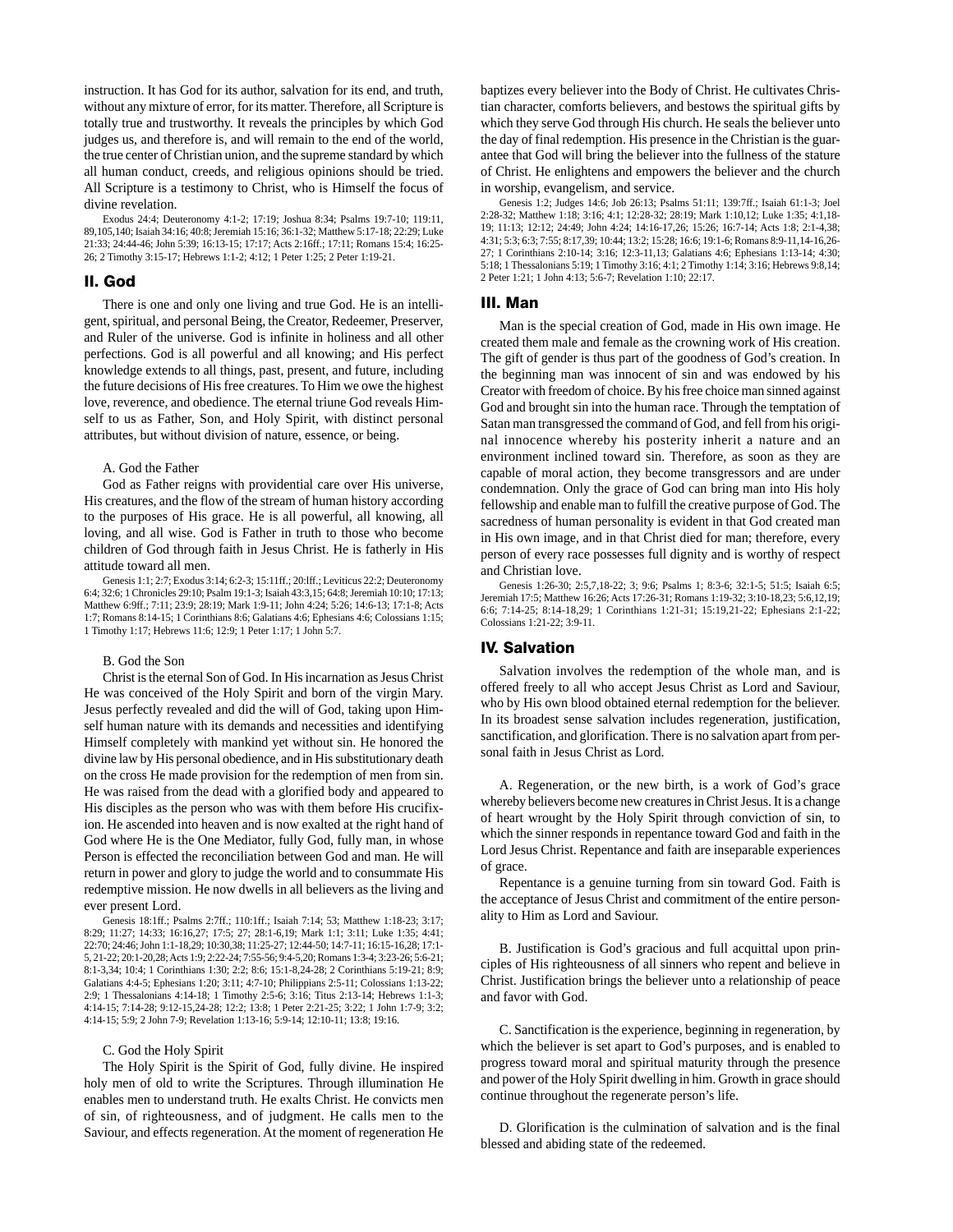Genesis 3:15; Exodus 3:14-17; 6:2-8; Matthew 1:21; 4:17; 16:21-26; 27:22-28:6; Luke 1:68-69; 2:28-32; John 1:11-14,29; 3:3-21,36; 5:24; 10:9,28-29; 15:1-16; 17:17; Acts 2:21; 4:12; 15:11; 16:30-31; 17:30-31; 20:32; Romans 1:16-18; 2:4; 3:23-25; 4:3ff.; 5:8-10; 6:1-23; 8:1-18,29-39; 10:9-10,13; 13:11-14; 1 Corinthians 1:18,30; 6:19-20; 15:10; 2 Corinthians 5:17-20; Galatians 2:20; 3:13; 5:22-25; 6:15; Ephesians 1:7; 2:8-22; 4:11- 16; Philippians 2:12-13; Colossians 1:9-22; 3:1ff.; 1 Thessalonians 5:23-24; 2 Timothy 1:12; Titus 2:11-14; Hebrews 2:1-3; 5:8-9; 9:24-28; 11:1-12:8,14; James 2:14-26; 1 Peter 1:2-23; 1 John 1:6-2:11; Revelation 3:20; 21:1-22:5.

#### V. God's Purpose of Grace

Election is the gracious purpose of God, according to which He regenerates, justifies, sanctifies, and glorifies sinners. It is consistent with the free agency of man, and comprehends all the means in connection with the end. It is the glorious display of God's sovereign goodness, and is infinitely wise, holy, and unchangeable. It excludes boasting and promotes humility.

All true believers endure to the end. Those whom God has accepted in Christ, and sanctified by His Spirit, will never fall away from the state of grace, but shall persevere to the end. Believers may fall into sin through neglect and temptation, whereby they grieve the Spirit, impair their graces and comforts, and bring reproach on the cause of Christ and temporal judgments on themselves; yet they shall be kept by the power of God through faith unto salvation.

Genesis 12:1-3; Exodus 19:5-8; 1 Samuel 8:4-7,19-22; Isaiah 5:1-7; Jeremiah 31:31ff.; Matthew 16:18-19; 21:28-45; 24:22,31; 25:34; Luke 1:68-79; 2:29-32; 19:41- 44; 24:44-48; John 1:12-14; 3:16; 5:24; 6:44-45,65; 10:27-29; 15:16; 17:6, 12, 17-18; Acts 20:32; Romans 5:9-10; 8:28-39; 10:12-15; 11:5-7,26-36; 1 Corinthians 1:1-2; 15:24- 28; Ephesians 1:4-23; 2:1-10; 3:1-11; Colossians 1:12-14; 2 Thessalonians 2:13-14; 2 Timothy 1:12; 2:10,19; Hebrews 11:39-12:2; James 1:12; 1 Peter 1:2-5,13; 2:4-10; 1 John 1:7-9; 2:19; 3:2.

## VI. The Church

A New Testament church of the Lord Jesus Christ is an autonomous local congregation of baptized believers, associated by covenant in the faith and fellowship of the gospel; observing the two ordinances of Christ, governed by His laws, exercising the gifts, rights, and privileges invested in them by His Word, and seeking to extend the gospel to the ends of the earth. Each congregation operates under the Lordship of Christ through democratic processes. In such a congregation each member is responsible and accountable to Christ as Lord. Its scriptural officers are pastors and deacons. While both men and women are gifted for service in the church, the office of pastor is limited to men as qualified by Scripture.

The New Testament speaks also of the church as the body of Christ which includes all of the redeemed of all the ages, believers from every tribe, and tongue, and people, and nation.

Matthew 16:15-19; 18:15-20; Acts 2:41-42,47; 5:11-14; 6:3-6; 13:1-3; 14:23,27; 15:1-30; 16:5; 20:28; Romans 1:7; 1 Corinthians 1:2; 3:16; 5:4-5; 7:17; 9:13-14; 12; Ephesians 1:22-23; 2:19-22; 3:8-11,21; 5:22-32; Philippians 1:1; Colossians 1:18; 1 Timothy 2:9-14; 3:1-15; 4:14; Hebrews 11:39-40; 1 Peter 5:1-4; Revelation 2-3; 21:2-3.

## VII. Baptism and the Lord's Supper

Christian baptism is the immersion of a believer in water in the name of the Father, the Son, and the Holy Spirit. It is an act of obedience symbolizing the believer's faith in a crucified, buried, and risen Saviour, the believer's death to sin, the burial of the old life, and the resurrection to walk in newness of life in Christ Jesus. It is a testimony to his faith in the final resurrection of the dead. Being a church ordinance, it is prerequisite to the privileges of church membership and to the Lord's Supper.

The Lord's Supper is a symbolic act of obedience whereby members of the church, through partaking of the bread and the fruit of the vine, memorialize the death of the Redeemer and anticipate His second coming.

Matthew 3:13-17; 26:26-30; 28:19-20; Mark 1:9-11; 14:22-26; Luke 3:21-22; 22:19- 20; John 3:23; Acts 2:41-42; 8:35-39; 16:30-33; 20:7; Romans 6:3-5; 1 Corinthians 10:16,21; 11:23-29; Colossians 2:12.

## VIII. The Lord's Day

The first day of the week is the Lord's Day. It is a Christian institution for regular observance. It commemorates the resurrection of Christ from the dead and should include exercises of worship and spiritual devotion, both public and private. Activities on the Lord's Day should be commensurate with the Christian's conscience under the Lordship of Jesus Christ.

Exodus 20:8-11; Matthew 12:1-12; 28:1ff.; Mark 2:27-28; 16:1-7; Luke 24:1-3,33- 36; John 4:21-24; 20:1,19-28; Acts 20:7; Romans 14:5-10; I Corinthians 16:1-2; Colossians 2:16; 3:16; Revelation 1:10.

## IX. The Kingdom

The Kingdom of God includes both His general sovereignty over the universe and His particular kingship over men who willfully acknowledge Him as King. Particularly the Kingdom is the realm of salvation into which men enter by trustful, childlike commitment to Jesus Christ. Christians ought to pray and to labor that the Kingdom may come and God's will be done on earth. The full consummation of the Kingdom awaits the return of Jesus Christ and the end of this age.

Genesis 1:1; Isaiah 9:6-7; Jeremiah 23:5-6; Matthew 3:2; 4:8-10,23; 12:25-28; 13:1- 52; 25:31-46; 26:29; Mark 1:14-15; 9:1; Luke 4:43; 8:1; 9:2; 12:31-32; 17:20-21; 23:42; John 3:3; 18:36; Acts 1:6-7; 17:22-31; Romans 5:17; 8:19; 1 Corinthians 15:24-28; Colossians 1:13; Hebrews 11:10,16; 12:28; 1 Peter 2:4-10; 4:13; Revelation 1:6,9; 5:10; 11:15; 21-22.

## X. Last Things

God, in His own time and in His own way, will bring the world to its appropriate end. According to His promise, Jesus Christ will return personally and visibly in glory to the earth; the dead will be raised; and Christ will judge all men in righteousness. The unrighteous will be consigned to Hell, the place of everlasting punishment. The righteous in their resurrected and glorified bodies will receive their reward and will dwell forever in Heaven with the Lord.

Isaiah 2:4; 11:9; Matthew 16:27; 18:8-9; 19:28; 24:27,30,36,44; 25:31-46; 26:64; Mark 8:38; 9:43-48; Luke 12:40,48; 16:19-26; 17:22-37; 21:27-28; John 14:1-3; Acts 1:11; 17:31; Romans 14:10; 1 Corinthians 4:5; 15:24-28,35-58; 2 Corinthians 5:10; Philippians 3:20-21; Colossians 1:5; 3:4; 1 Thessalonians 4:14-18; 5:1ff.; 2 Thessalonians 1:7ff.; 2; 1 Timothy 6:14; 2 Timothy 4:1,8; Titus 2:13; Hebrews 9:27-28; James 5:8; 2 Peter 3:7ff.; 1 John 2:28; 3:2; Jude 14; Revelation 1:18; 3:11; 20:1-22:13.

#### XI. Evangelism and Missions

It is the duty and privilege of every follower of Christ and of every church of the Lord Jesus Christ to endeavor to make disciples of all nations. The new birth of man's spirit by God's Holy Spirit means the birth of love for others. Missionary effort on the part of all rests thus upon a spiritual necessity of the regenerate life, and is expressly and repeatedly commanded in the teachings of Christ. The Lord Jesus Christ has commanded the preaching of the gospel to all nations. It is the duty of every child of God to seek constantly to win the lost to Christ by verbal witness undergirded by a Christian lifestyle, and by other methods in harmony with the gospel of Christ.

Genesis 12:1-3; Exodus 19:5-6; Isaiah 6:1-8; Matthew 9:37-38; 10:5-15; 13:18-30, 37-43; 16:19; 22:9-10; 24:14; 28:18-20; Luke 10:1-18; 24:46-53; John 14:11-12; 15:7- 8,16; 17:15; 20:21; Acts 1:8; 2; 8:26-40; 10:42-48; 13:2-3; Romans 10:13-15; Ephesians 3:1-11; 1 Thessalonians 1:8; 2 Timothy 4:5; Hebrews 2:1-3; 11:39-12:2; 1 Peter 2:4-10; Revelation 22:17.

#### XII. Education

Christianity is the faith of enlightenment and intelligence. In Jesus Christ abide all the treasures of wisdom and knowledge. All sound learning is, therefore, a part of our Christian heritage. The new birth opens all human faculties and creates a thirst for knowledge. Moreover, the cause of education in the Kingdom of Christ is co-ordinate with the causes of missions and general benevolence, and should receive along with these the liberal support of the churches. An adequate system of Christian education is necessary to a complete spiritual program for Christ's people.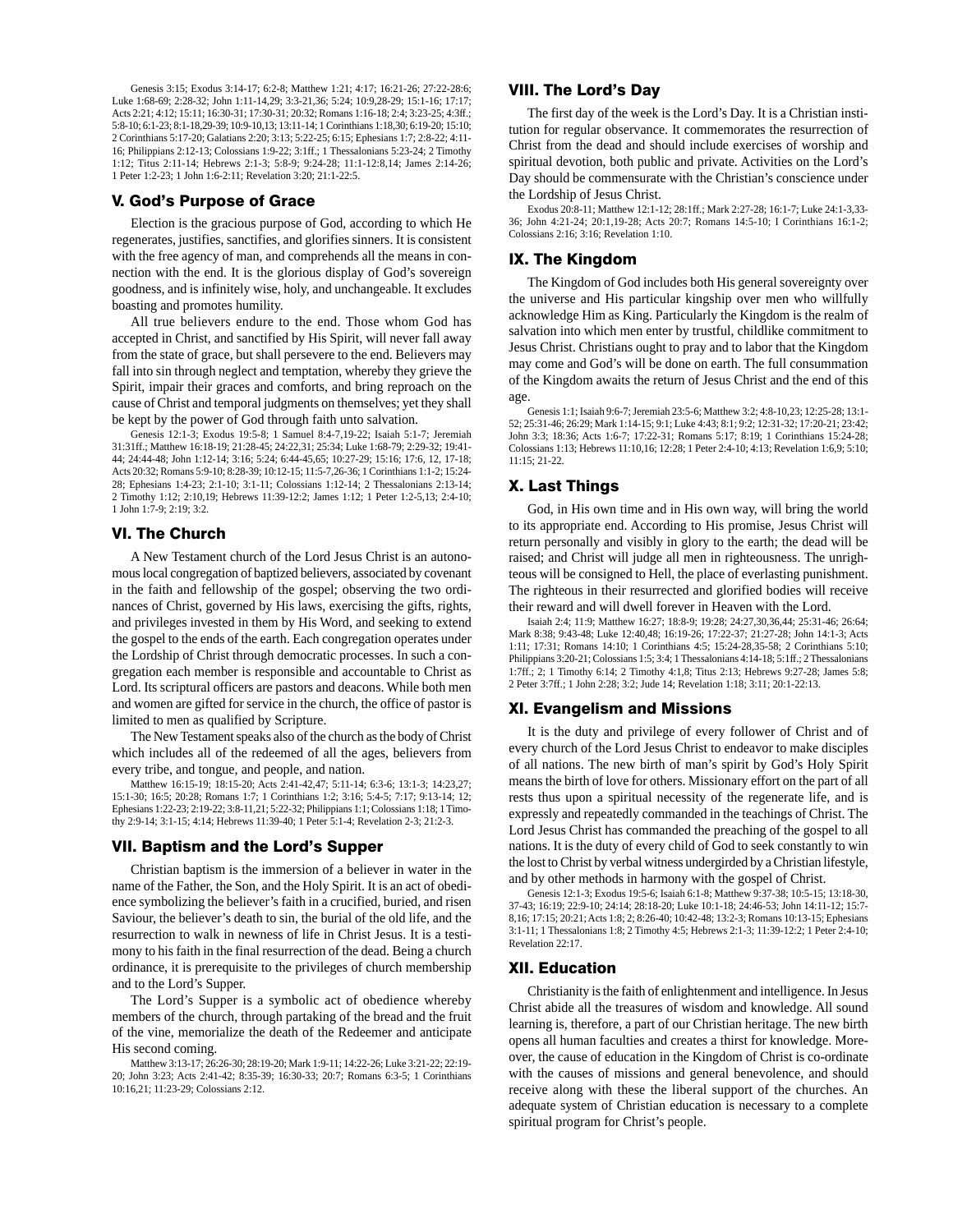In Christian education there should be a proper balance between academic freedom and academic responsibility. Freedom in any orderly relationship of human life is always limited and never absolute. The freedom of a teacher in a Christian school, college, or seminary is limited by the pre-eminence of Jesus Christ, by the authoritative nature of the Scriptures, and by the distinct purpose for which the school exists.

Deuteronomy 4:1,5,9,14; 6:1-10; 31:12-13; Nehemiah 8:1-8; Job 28:28; Psalms 19:7ff.; 119:11; Proverbs 3:13ff.; 4:1-10; 8:1-7,11; 15:14; Ecclesiastes 7:19; Matthew 5:2; 7:24ff.; 28:19-20; Luke 2:40; 1 Corinthians 1:18-31; Ephesians 4:11-16; Philippians 4:8; Colossians 2:3,8-9; 1 Timothy 1:3-7; 2 Timothy 2:15; 3:14-17; Hebrews 5:12-6:3; James 1:5; 3:17.

## XIII. Stewardship

God is the source of all blessings, temporal and spiritual; all that we have and are we owe to Him. Christians have a spiritual debtorship to the whole world, a holy trusteeship in the gospel, and a binding stewardship in their possessions. They are therefore under obligation to serve Him with their time, talents, and material possessions; and should recognize all these as entrusted to them to use for the glory of God and for helping others. According to the Scriptures, Christians should contribute of their means cheerfully, regularly, systematically, proportionately, and liberally for the advancement of the Redeemer's cause on earth.

Genesis 14:20; Leviticus 27:30-32; Deuteronomy 8:18; Malachi 3:8-12; Matthew 6:1-4,19-21; 19:21; 23:23; 25:14-29; Luke 12:16-21,42; 16:1-13; Acts 2:44-47; 5:1-11; 17:24-25; 20:35; Romans 6:6-22; 12:1-2; 1 Corinthians 4:1-2; 6:19-20; 12; 16:1-4; 2 Corinthians 8-9; 12:15; Philippians 4:10-19; 1 Peter 1:18-19.

### XIV. Cooperation

Christ's people should, as occasion requires, organize such associations and conventions as may best secure cooperation for the great objects of the Kingdom of God. Such organizations have no authority over one another or over the churches. They are voluntary and advisory bodies designed to elicit, combine, and direct the energies of our people in the most effective manner. Members of New Testament churches should cooperate with one another in carrying forward the missionary, educational, and benevolent ministries for the extension of Christ's Kingdom. Christian unity in the New Testament sense is spiritual harmony and voluntary cooperation for common ends by various groups of Christ's people. Cooperation is desirable between the various Christian denominations, when the end to be attained is itself justified, and when such cooperation involves no violation of conscience or compromise of loyalty to Christ and His Word as revealed in the New Testament.

Exodus 17:12; 18:17ff.; Judges 7:21; Ezra 1:3-4; 2:68-69; 5:14-15; Nehemiah 4; 8:1-5; Matthew 10:5-15; 20:1-16; 22:1-10; 28:19-20; Mark 2:3; Luke 10:1ff.; Acts 1:13- 14; 2:1ff.; 4:31-37; 13:2-3; 15:1-35; 1 Corinthians 1:10-17; 3:5-15; 12; 2 Corinthians 8-9; Galatians 1:6-10; Ephesians 4:1-16; Philippians 1:15-18.

#### XV. The Christian and the Social Order

All Christians are under obligation to seek to make the will of Christ supreme in our own lives and in human society. Means and methods used for the improvement of society and the establishment of righteousness among men can be truly and permanently helpful only when they are rooted in the regeneration of the individual by the saving grace of God in Jesus Christ. In the spirit of Christ, Christians should oppose racism, every form of greed, selfishness, and vice, and all forms of sexual immorality, including adultery, homosexuality, and pornography. We should work to provide for the orphaned, the needy, the abused, the aged, the helpless, and the sick. We should speak on behalf of the unborn and contend for the sanctity of all human life from conception to natural death. Every Christian should seek to bring industry, government, and society as a whole under the sway of the principles of righteousness, truth, and brotherly love. In order to promote these ends Christians should be ready to work with all men of good will in any good cause, always being careful to act in the spirit of love without compromising their loyalty to Christ and

#### His truth.

Exodus 20:3-17; Leviticus 6:2-5; Deuteronomy 10:12; 27:17; Psalm 101:5; Micah 6:8; Zechariah 8:16; Matthew 5:13-16,43-48; 22:36-40; 25:35; Mark 1:29-34; 2:3ff.; 10:21; Luke 4:18-21; 10:27-37; 20:25; John 15:12; 17:15; Romans 12-14; 1 Corinthians 5:9-10; 6:1-7; 7:20-24; 10:23-11:1; Galatians 3:26-28; Ephesians 6:5-9; Colossians 3:12- 17; 1 Thessalonians 3:12; Philemon; James 1:27; 2:8.

## XVI. Peace and War

It is the duty of Christians to seek peace with all men on principles of righteousness. In accordance with the spirit and teachings of Christ they should do all in their power to put an end to war.

The true remedy for the war spirit is the gospel of our Lord. The supreme need of the world is the acceptance of His teachings in all the affairs of men and nations, and the practical application of His law of love. Christian people throughout the world should pray for the reign of the Prince of Peace.

Isaiah 2:4; Matthew 5:9,38-48; 6:33; 26:52; Luke 22:36,38; Romans 12:18-19; 13:1- 7; 14:19; Hebrews 12:14; James 4:1-2.

## XVII. Religious Liberty

God alone is Lord of the conscience, and He has left it free from the doctrines and commandments of men which are contrary to His Word or not contained in it. Church and state should be separate. The state owes to every church protection and full freedom in the pursuit of its spiritual ends. In providing for such freedom no ecclesiastical group or denomination should be favored by the state more than others. Civil government being ordained of God, it is the duty of Christians to render loyal obedience thereto in all things not contrary to the revealed will of God. The church should not resort to the civil power to carry on its work. The gospel of Christ contemplates spiritual means alone for the pursuit of its ends. The state has no right to impose penalties for religious opinions of any kind. The state has no right to impose taxes for the support of any form of religion. A free church in a free state is the Christian ideal, and this implies the right of free and unhindered access to God on the part of all men, and the right to form and propagate opinions in the sphere of religion without interference by the civil power.

Genesis 1:27; 2:7; Matthew 6:6-7, 24; 16:26; 22:21; John 8:36; Acts 4:19-20; Romans 6:1-2; 13:1-7; Galatians 5:1,13; Philippians 3:20; 1 Timothy 2:1-2; James 4:12; 1 Peter 2:12-17; 3:11-17; 4:12-19.

## XVIII. The Family

God has ordained the family as the foundational institution of human society. It is composed of persons related to one another by marriage, blood, or adoption.

Marriage is the uniting of one man and one woman in covenant commitment for a lifetime. It is God's unique gift to reveal the union between Christ and His church and to provide for the man and the woman in marriage the framework for intimate companionship, the channel of sexual expression according to biblical standards, and the means for procreation of the human race.

The husband and wife are of equal worth before God, since both are created in God's image. The marriage relationship models the way God relates to His people. A husband is to love his wife as Christ loved the church. He has the God-given responsibility to provide for, to protect, and to lead his family. A wife is to submit herself graciously to the servant leadership of her husband even as the church willingly submits to the headship of Christ. She, being in the image of God as is her husband and thus equal to him, has the God-given responsibility to respect her husband and to serve as his helper in managing the household and nurturing the next generation.

Children, from the moment of conception, are a blessing and heritage from the Lord. Parents are to demonstrate to their children God's pattern for marriage. Parents are to teach their children spiritual and moral values and to lead them, through consistent lifestyle example and loving discipline, to make choices based on biblical truth. Children are to honor and obey their parents.